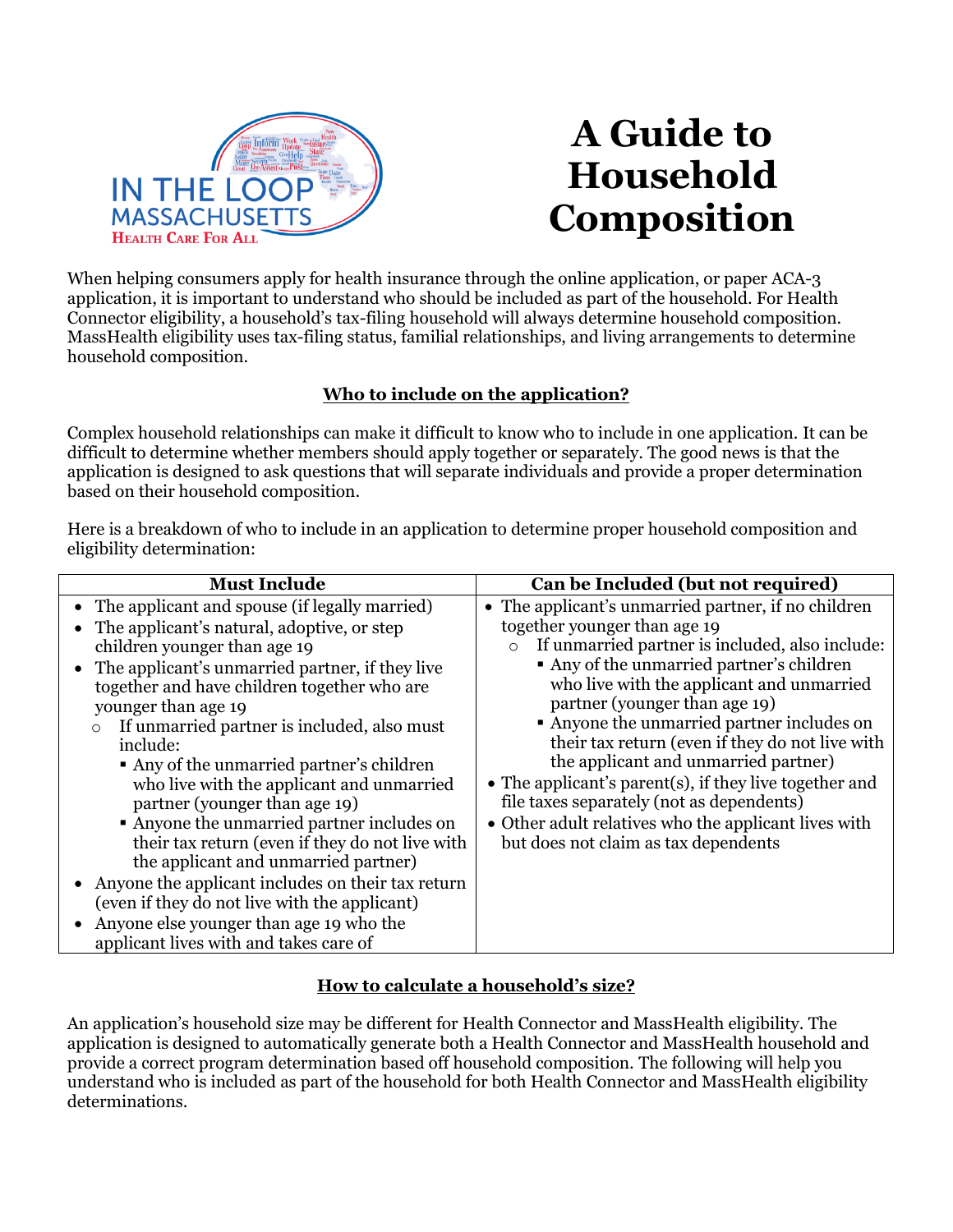## **Who is included in a Health Connector household?**

A Health Connector household composition is based solely on how taxes will be filed. Since eligibility for ConnectorCare or Advanced Premium Tax Credits (APTCs) requires an applicant to file taxes, tax-filers and their dependents make up this household. In other words, anyone claimed on an applicant's taxes, either as a tax-filer or dependent, should be included in the application even if they are not looking for health insurance.

## **Health Connector Example 1: Ann, David, and Paul**

Ann, her husband David, and 24-year-old son Paul, are all looking for health insurance. Ann and David are filing taxes jointly as a married couple. They claim Paul and Ann's mother as dependents on their taxes. Ann's mother lives in Florida and is already insured.

What is the Health Connector household size for this family?

| Applicant | <b>Counted in Household</b> |       |      |        | <b>Household Size for</b> |
|-----------|-----------------------------|-------|------|--------|---------------------------|
|           | Ann                         | David | Paul | Ann's  | <b>Health Connector</b>   |
|           |                             |       |      | Mother |                           |
| Ann       |                             |       |      |        |                           |
| David     |                             |       |      |        |                           |
| Paul      |                             |       |      |        |                           |

#### **Health Connector Example 2: Meghan, Mark, Tony, and Daisy**

Meghan and Mark are unmarried partners who live together with their son Tony. Mark has a daughter (Daisy) from a previous relationship that doesn't live with him but that he claims on his taxes. Meghan files taxes on her own and doesn't claim any dependents. Mark files taxes and claims both Tony and Daisy as dependents.

What is the Health Connector household size for these applicants?

| Applicant | <b>Counted in Household</b> |      |      | <b>Household Size for</b> |                         |
|-----------|-----------------------------|------|------|---------------------------|-------------------------|
|           | Meghan                      | Mark | Tony | Daisy                     | <b>Health Connector</b> |
| Meghan    |                             |      |      |                           |                         |
| Mark      |                             |      |      |                           |                         |
| Tony      |                             |      |      |                           |                         |
| )aisv     |                             |      |      |                           |                         |

More Information and Resources on Household Composition:

[Determining Households and Income](http://massloop.org/sites/default/files/helpimages/Determining%20Household%20Size%20and%20Income.pdf)  [for Premium Tax Credits and Medicaid,](http://massloop.org/sites/default/files/helpimages/Determining%20Household%20Size%20and%20Income.pdf) Center on Budget and Policy Priorities

[Advocate's Guide to MAGI](http://www.massloop.org/sites/default/files/helpimages/NHeLP%20Advocates%20Guide%20to%20MAGI.pdf), National Health Law Program